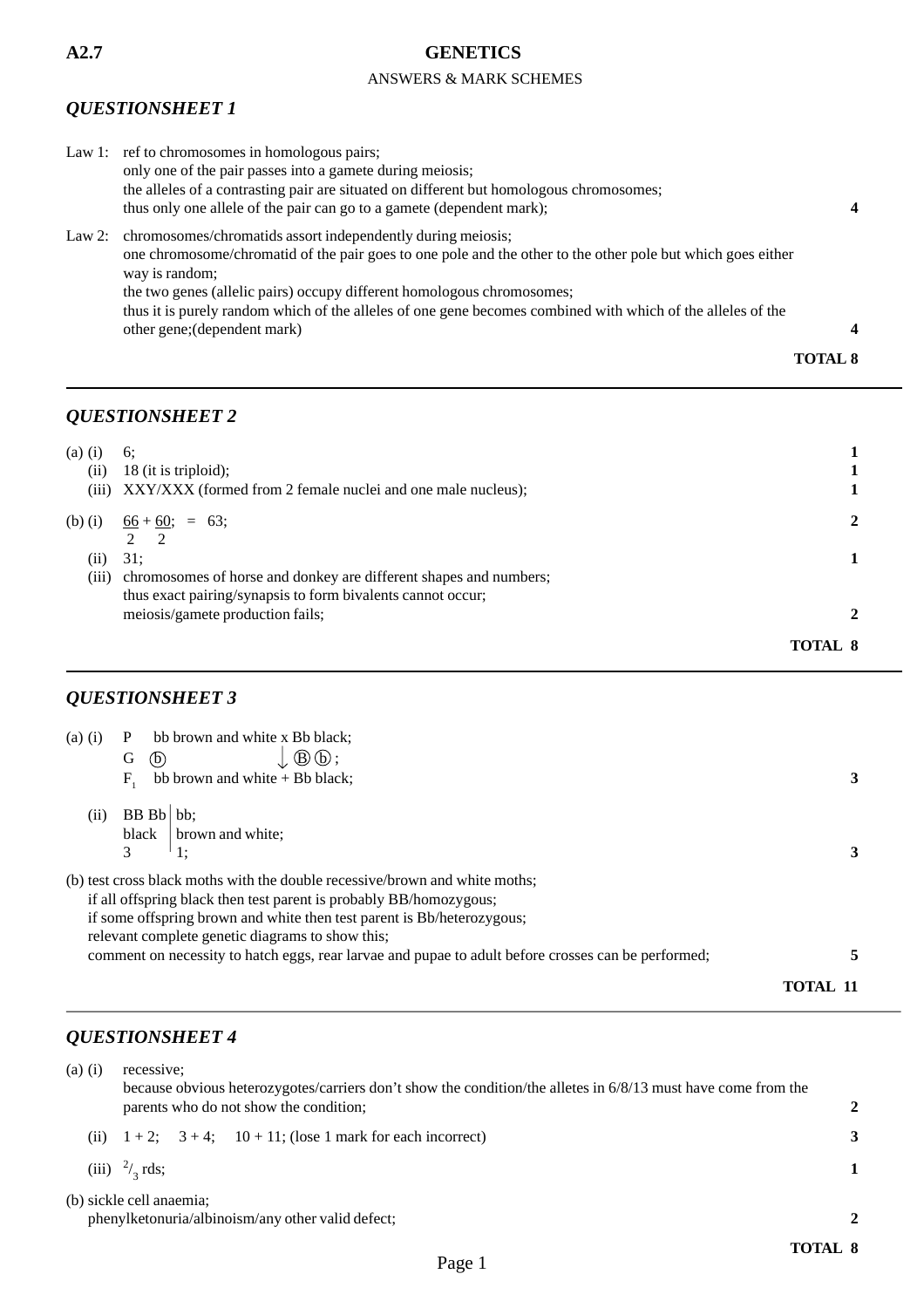#### ANSWERS & MARK SCHEMES

### *QUESTIONSHEET 5*

|             | (a) the specific position of the alleles on the (specific) homologous chromosomes;                                                                                                             | 1               |
|-------------|------------------------------------------------------------------------------------------------------------------------------------------------------------------------------------------------|-----------------|
| $(b)$ $(i)$ | when a gene has more than two alleles;<br>thus more variations of the character can be shown;<br>such as the four blood groups A, B, AB and O/credit any relevent examples;                    | 3               |
| (ii)        | when two alleles both exhibit an effect in the phenotype;<br>correct example/shown in group AB where allele A causes antigen A to be formed and allele B causes antigen B to be<br>formed;     | 2               |
| (iii)       | only shown in the homozygote/ in the absence of a dominant allele;<br>correct example/the recessive O allele can only exert its effect to cause group O in the double recessive/OO condition;2 |                 |
| (c)         | P<br>AO<br>$x$ BO (no mark)<br>$\circledA$<br>$\circled{B}$ $\circled{O}$ ;<br>gametes                                                                                                         |                 |
| group       | $F_{1}$<br>AO<br><b>BO</b><br>AB<br>OO;<br>AB<br>B<br>O;<br>A                                                                                                                                  | 3               |
|             |                                                                                                                                                                                                | <b>TOTAL 11</b> |
|             | <b>QUESTIONSHEET 6</b>                                                                                                                                                                         |                 |
|             | (a) a length of DNA which contains the genetic code to enable the synthesis of a specific polypeptide;                                                                                         |                 |
|             | situated at a specific locus/position on a specific chromosome;<br>consists of two or more variants called alleles;                                                                            | 3               |
| $(b)$ $(i)$ | the actual genes/alleles an individual organism/species possesses;                                                                                                                             | 1               |
| (ii)        | the actual appearance of the individual/species which is a result of the effects of the genotype and the environment;                                                                          | 1               |
|             | (iii) where an organism receives different alleles for the gene from each parent;                                                                                                              | $\mathbf{1}$    |
| $(c)$ $(i)$ | P<br>Dd (no mark)<br><b>DD</b><br>$\mathbf X$<br>$^\circledR$<br>$\mathbb{D}$ $\mathbb{G}$ ;<br>gametes<br>DD<br>$Dd$ ;<br>F1<br>Dexter;                                                       | 3               |
|             | Kerry<br>$\mathbf{r}$ 1.                                                                                                                                                                       |                 |

| (ii)     | $\mathbf{P}$ | Dd                        | X        | Dd (no mark)                  |
|----------|--------------|---------------------------|----------|-------------------------------|
|          | gametes      | $\circledD$ $\circled{0}$ | ↓        | $\circled{D}$ $\circled{d}$ ; |
|          | F1           | DD                        | Dd<br>Dd | $dd$ :                        |
|          |              | Kerry                     | Dexter   | Bulldog;                      |
|          |              |                           |          |                               |
| $\cdots$ |              | $\overline{\phantom{a}}$  |          |                               |

(iii) Kerry x Dexter; other cross produces bulldog calves which is uneconomical; **2**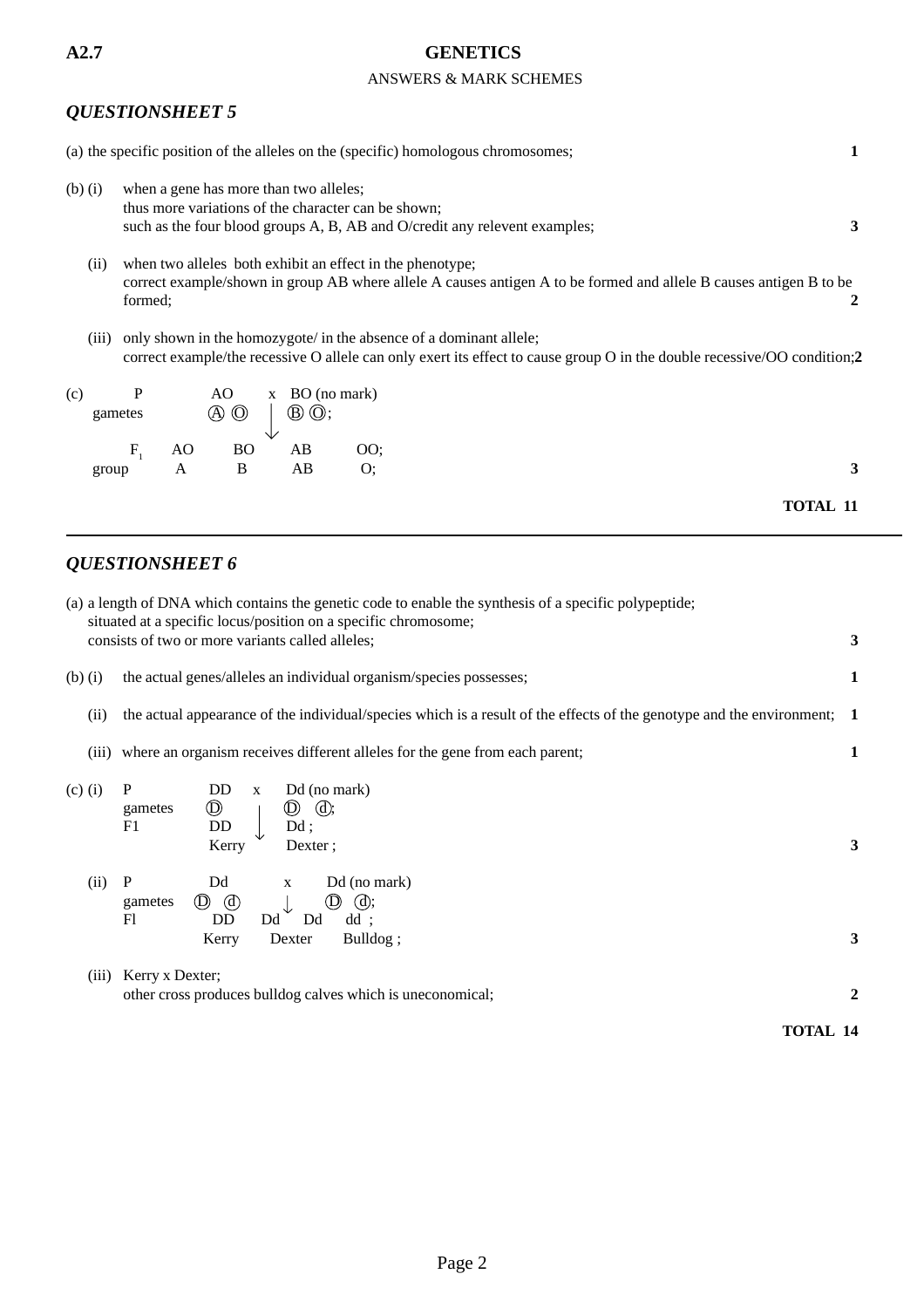#### ANSWERS & MARK SCHEMES **A2.7 GENETICS**

#### *QUESTIONSHEET 7*

(a) (i) P BbEe x BbEe<br>Gametes (BE) Be) | BE)<br>Be Gametes  $\langle BE \rangle (Be)$  |  $\langle BE \rangle (Be)$  $bE$  be  $\downarrow$   $(bE)$  be  $\downarrow$  **2** 

| $F_{i}$   | BE                            | Be                             | bE                         | be                             |
|-----------|-------------------------------|--------------------------------|----------------------------|--------------------------------|
| <b>BE</b> | <b>BBEE</b><br>black<br>erect | <b>BBEe</b><br>black<br>erect  | <b>BbEE</b><br>black erect | <b>B</b> bEe<br>black<br>erect |
| Be        | <b>BBEe</b><br>black<br>erect | <b>B</b> Bee<br>black<br>flop  | <b>BbEe</b><br>black erect | <b>B</b> bee<br>black<br>flop  |
| bE        | <b>BbEE</b><br>black<br>erect | <b>B</b> bEe<br>black<br>erect | bbEE<br>red erect          | bbEe<br>red erect              |
| be        | <b>BbEe</b><br>black<br>erect | <b>B</b> hee<br>black<br>flop  | bbEE<br>red erect          | hbee<br>red erect              |

3 marks for correct punnet square with phenotypes associated with genotypes;;; (1 mark penalty for each error/omission)

Ratio - 9 black erect : 3 black flop : 3 red erect : 1 red flop; **4** 

(ii) either colour allele can be associated with either ear allele; Mendel's second law states that either of a pair of contrasting characters can be combined with either of another pair; **2**

| $(b)$ $P$<br>gametes | BbEe x<br>$\langle BE \rangle$ (be)<br><b>BbEe</b> | bbee (no mark)<br>(be);<br>bbee: | Accept answers that show a small stated<br>proportion of recombinants |
|----------------------|----------------------------------------------------|----------------------------------|-----------------------------------------------------------------------|
|                      | black erect red flop;                              |                                  |                                                                       |
|                      | 50 %                                               | $50\%$ :                         |                                                                       |

gametes Be and bE are unlikely to form since B is next to E and b next to e on the same chromosome pair; could only form if chiasmata/crossovers occur and separate the gene loci; **6**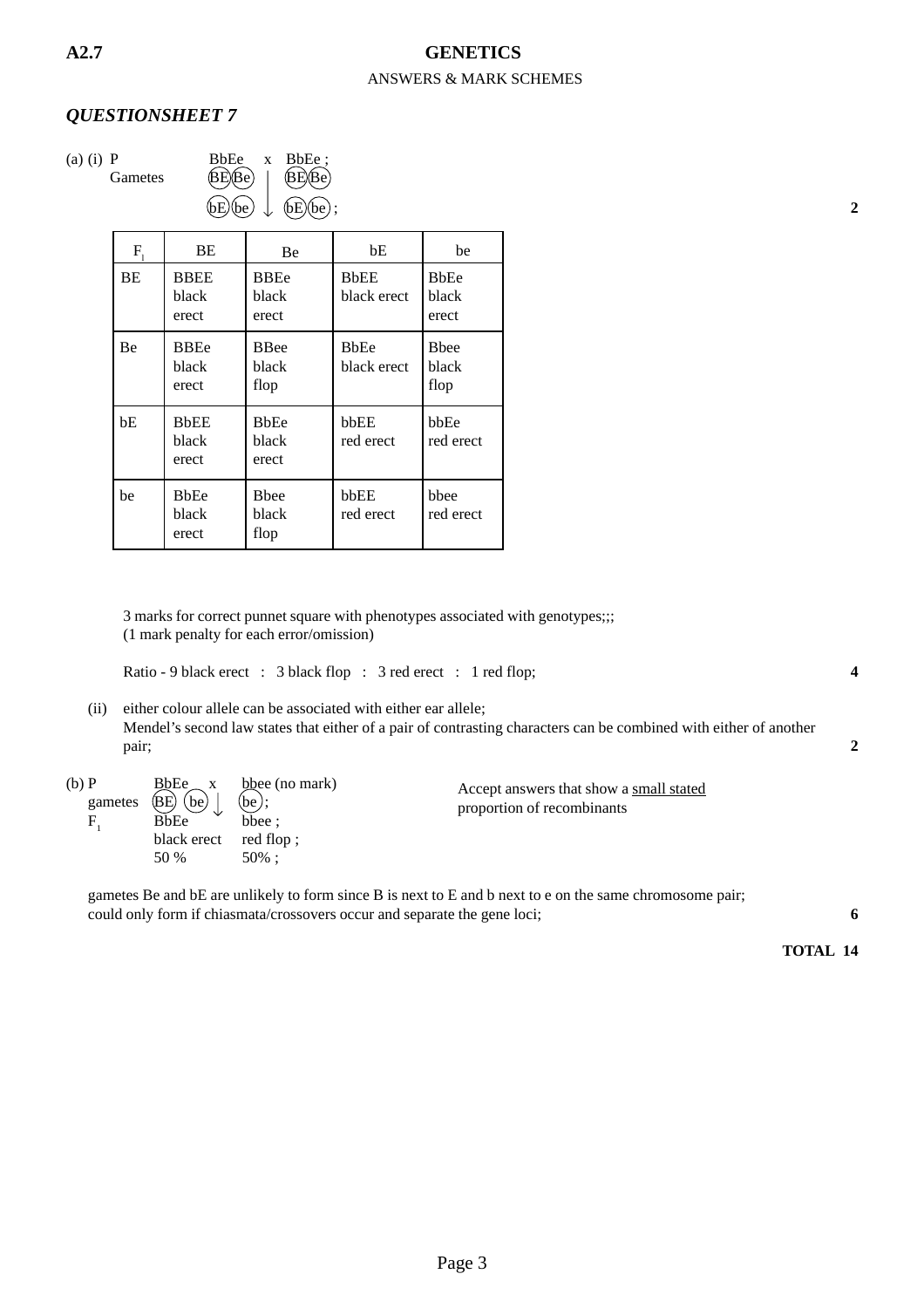#### ANSWERS & MARK SCHEMES

#### *QUESTIONSHEET 8*

- (a) (i) BBEE, BBEe, BbEE, BbEe;
	- (ii) bbEE. bbEe;
	- (iii) BBee, Bbee, bbee; (all genotypes required for the marks) **3**

(b) an epistatic gene is one that influences the expression of another gene ;

randomly assorting means that the gene is on a different homologous pair of chromosomes to the gene it is influencing ; thus segregates independently in meiosis/not linked/behaves in a Mendelian manner ; **3**

(c) P bbEe x BbEe (no mark) gametes  $\widehat{\mathbb{(B)}}$  $\widehat{\mathbb{(B)}}$  $\widehat{\mathbb{(B)}}$  $\widehat{\mathbb{(B)}}$  $\widehat{\mathbb{(b)}}$ ;

| F |    | BΕ                   | Be                     | bE            | be             |
|---|----|----------------------|------------------------|---------------|----------------|
|   | bE | <b>BbEE</b><br>black | <b>BbEe</b><br>black   | bbEE<br>cream | bbEe<br>cream  |
|   | be | <b>BbEe</b><br>black | <b>B</b> bee<br>albino | bbEe<br>cream | bbee<br>albino |

2 marks for punnet square with correct phenotypes linked to genotypes;;

(1 mark penalty for each error/omission)

Ratio - 3 black : 3 cream : 2 albino; **4** 

**TOTAL 10**

#### *QUESTIONSHEET 9*

(a) never breed from blind dogs (except in a test cross);

test cross normal dogs with blind dogs;

check puppies at 10 weeks for signs of disease;

if disease shows then normal parent is heterozygous/Rr;

thus must not be used for breeding;

if the litter contains at least six normal pups and no abnormal assume the normal parent is homozygous/RR;

if the litter only contains two or three normal dogs then must repeat the testcross since normal heterozygote may not have passed on the recessive gene; **max 6** 

#### (b) no ;

the normal gene will continue to mutate into the disease causing gene; **2**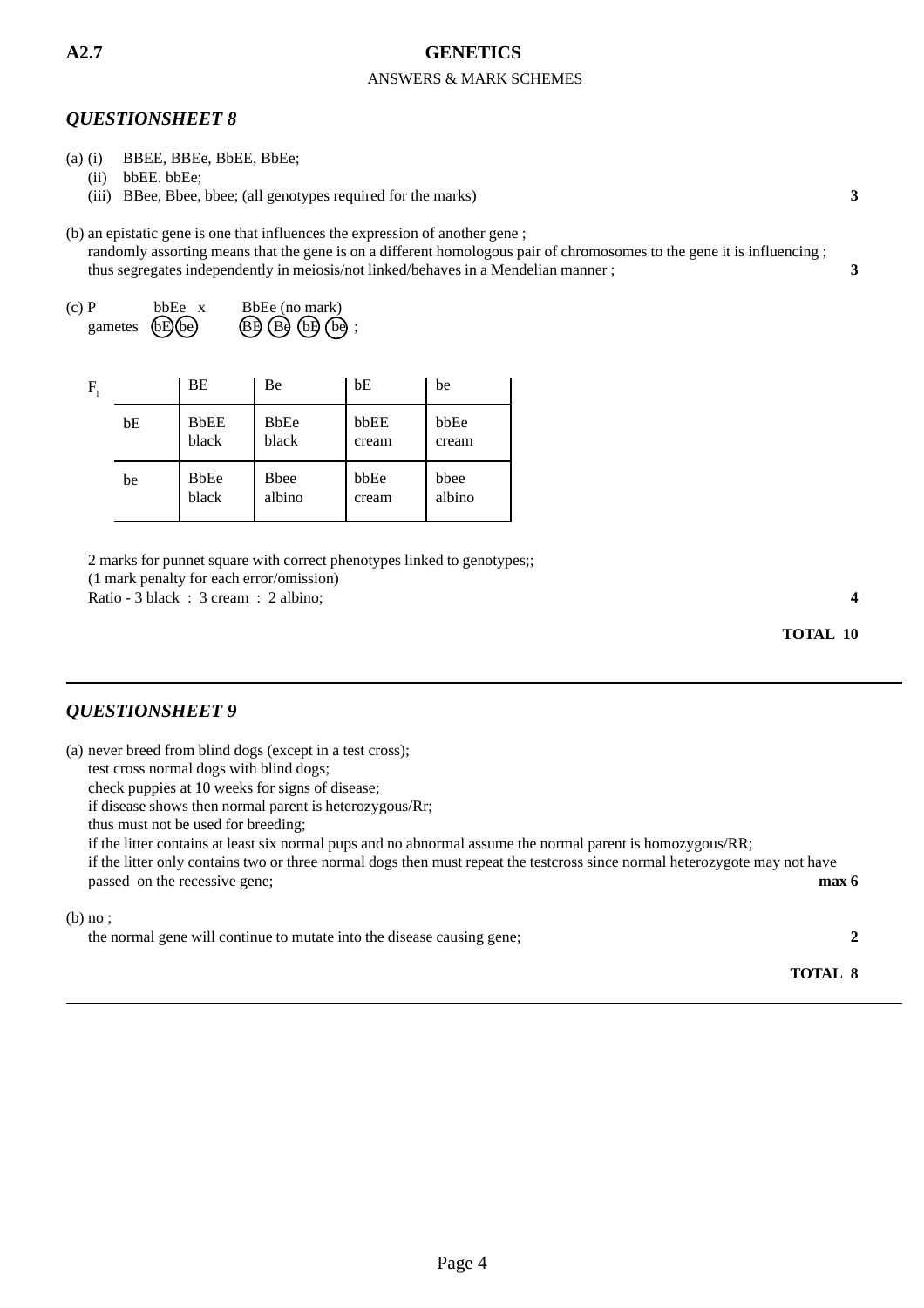#### ANSWERS & MARK SCHEMES

#### *QUESTIONSHEET 10*

|                  |                                                                                                                                                                                                                                                                                                                                                                                                 |  |                                                | $1. \quad X^{\text{D}}Y$ ;                                    |    | $(a)$ $(i)$         |
|------------------|-------------------------------------------------------------------------------------------------------------------------------------------------------------------------------------------------------------------------------------------------------------------------------------------------------------------------------------------------------------------------------------------------|--|------------------------------------------------|---------------------------------------------------------------|----|---------------------|
|                  |                                                                                                                                                                                                                                                                                                                                                                                                 |  |                                                | 2. $X^{\text{D}}X^{\text{d}}$ ;                               |    |                     |
|                  |                                                                                                                                                                                                                                                                                                                                                                                                 |  |                                                | 3. $X^{\text{D}}X^{\text{D}}$ or $X^{\text{D}}X^{\text{d}}$ ; |    |                     |
|                  |                                                                                                                                                                                                                                                                                                                                                                                                 |  |                                                | $X^dY$ ;                                                      | 4. |                     |
|                  |                                                                                                                                                                                                                                                                                                                                                                                                 |  |                                                | 5. $X^dY$ ;                                                   |    |                     |
|                  |                                                                                                                                                                                                                                                                                                                                                                                                 |  |                                                | 6. $X^{D}X^{d}$ ;                                             |    |                     |
|                  |                                                                                                                                                                                                                                                                                                                                                                                                 |  |                                                | 7. $X^DY$ ;                                                   |    |                     |
|                  |                                                                                                                                                                                                                                                                                                                                                                                                 |  |                                                | 8. $X^DX^D$ or $X^DX^d$ ;                                     |    |                     |
|                  |                                                                                                                                                                                                                                                                                                                                                                                                 |  |                                                | $X^dY$ ;                                                      | 9. |                     |
| 10               |                                                                                                                                                                                                                                                                                                                                                                                                 |  |                                                | 10. $X^dY$ ;                                                  |    |                     |
|                  | Duchenne allele is on the X chromosome in the part which does not have a corresponding allele on the Y chromosome;<br>(ii)<br>in females is masked by the dominant allele on the homologous locus so such individuals act as carriers;<br>not covered in male so they manifest the recessive gene if they receive it;<br>1 in 4 chance of having an affected male child if mother is a carrier; |  |                                                |                                                               |    |                     |
| max <sub>4</sub> | [max 2 if just shown as a cross with ratios]                                                                                                                                                                                                                                                                                                                                                    |  | mother has a 1 in 2 chance of being a carrier; |                                                               |    |                     |
|                  |                                                                                                                                                                                                                                                                                                                                                                                                 |  |                                                |                                                               |    | (b) l. haemophilia; |
| 2                |                                                                                                                                                                                                                                                                                                                                                                                                 |  |                                                | 2. red green colour blindness;                                |    |                     |
|                  |                                                                                                                                                                                                                                                                                                                                                                                                 |  |                                                |                                                               |    |                     |
| TOTAL 16         |                                                                                                                                                                                                                                                                                                                                                                                                 |  |                                                |                                                               |    |                     |

### *QUESTIONSHEET 11*

a)

| Cross                                                                                                                                     |                                                              | Possible alleles available                                        | Impossible phenotypes<br>in offspring                                                     |
|-------------------------------------------------------------------------------------------------------------------------------------------|--------------------------------------------------------------|-------------------------------------------------------------------|-------------------------------------------------------------------------------------------|
|                                                                                                                                           | parent 1                                                     | parent 2                                                          |                                                                                           |
| $A \times B$<br>$A \times AB$<br>$A \times O$<br>$B \times B$<br>$B \times AB$<br>$B \times O$<br>$AB \times AB$<br>$AB \times O$<br>O XO | A, O<br>A, O<br>A, O<br>B, O<br>B, O<br>B, O<br>A, B<br>A, B | B, 0<br>A, B<br>O<br>B, O<br>A, B<br>$\Omega$<br>A, B<br>$\Omega$ | none:<br>O :<br>$B, AB$ :<br>A, AB;<br>O :<br>A, AB;<br>υ :<br>$AB$ , O :<br>$A, B, AB$ ; |

(b) since lst child has group O both parents must possess the O allele ; since second child has group AB one parent must have A allele and the other the B allele; thus could give rise to a group B child of genotype BO ; thus the man's claim is not justified on this evidence ; **4**

**9**